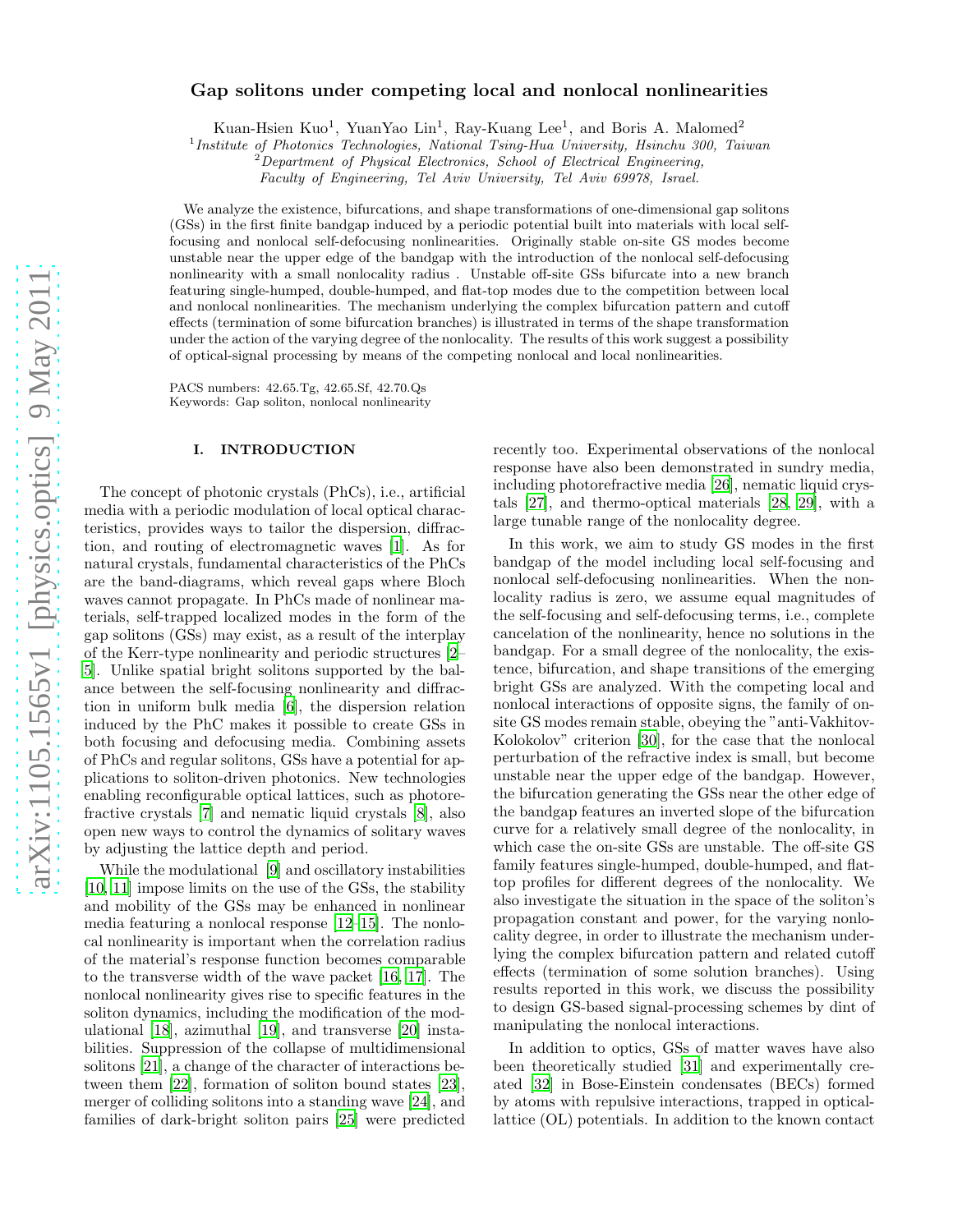interaction in the BECs of alkali-metal atoms, the interaction of chromium atoms,  ${}^{52}Cr$ , includes a dipole-dipole interaction, which is intrinsically anisotropic and nonlocal. The condensate of <sup>52</sup>Cr was created and investigated using magnetic [\[33](#page-7-2)[–36\]](#page-7-3) and all-optical [\[37](#page-7-4)] traps, see also review [\[38](#page-7-5)]. By adjusting the orientation of the dipoles, one can effectively control the nonlocal dipole-dipole interactions. For the dipolar BEC trapped in OLs, the competition between the contact and long-ranged dipoledipole interactions not only dramatically change the band structures of nonlinear Bloch waves [\[39](#page-7-6)], but also modifies families of matter-wave solitons [\[40\]](#page-7-7).

The rest of the paper is organized as follows. In Sec. [II,](#page-1-0) the model including the competing local and nonlocal nonlinearities is described. Properties of the on-site and off-site GS families supported by the local self-focusing nonlinearity are recapitulated to show a transition of mode profiles in the first bandgap. Results produced by the interplay of the local self-focusing and nonlocal self-defocusing nonlinearities for on-site and off-site GS families are reported in Sections [III](#page-2-0) and [IV,](#page-3-0) respectively. Tracing the change of the corresponding GS shapes in the parameter planes, we explain the character of the corresponding bifurcation and identify a possible control mechanism for the optical-signal processing. Section [V](#page-5-0) concludes this work.

## <span id="page-1-0"></span>II. THE GAP-SOLITON FAMILY WITH THE LOCAL SELF-FOCUSING NONLINEARITY

Considering a wave packet propagating along the  $\eta$  axis in the nonlinear PhC structure, we assume that the embedded medium gives rise to two kinds of the nonlinearity simultaneously. This system is modeled by the modified nonlinear Schrödinger equation [\[15\]](#page-6-10),

<span id="page-1-1"></span>
$$
i\frac{\partial\Psi}{\partial\eta} = -\frac{1}{2}\frac{\partial^2}{\partial\xi^2}\Psi + V(\xi)\Psi + \sigma n(\xi)\Psi + \rho|\Psi|^2\Psi, \quad (1)
$$

$$
n - d\frac{\partial^2 n}{\partial \xi^2} = |\Psi|^2,\tag{2}
$$

where  $\Psi(\eta, \xi)$  is the slowly varying amplitude of the electric field,  $V(\xi)$  is the periodic potential, and a perturbation of the refractive index,  $n(\xi)$ , accounts for the diffusive nonlinear response with the nonlocality degree (which scales as a squared nonlocality radius) designated by parameter d. Sign parameters  $\sigma$ ,  $\rho = +1$  and  $-1$  correspond to the self-defocusing and self-focusing nonlinearities, respectively. Below, we fix  $\sigma = +1$  and  $\rho = -1$ for a system with the nonlocal self-defocusing and local self-focusing nonlinearities.

Stationary solutions with propagation constant  $-\mu$  are looked for as  $\Psi(\eta,\xi) = \Phi(\xi)e^{-i\mu\eta}$ . For periodic potential  $V(\xi) = 4\sin^2(k_0x)$  with  $k_0 = 1$  fixed by rescaling, the linearized version of Eq. [\(1\)](#page-1-1) gives rise to the bandgap structure, with the first finite bandgap being  $1.3047 < \mu < 3.1896$ . In this bandgap, GSs can exist in form of on-site and off-site modes being supported solely



<span id="page-1-2"></span>FIG. 1. Examples of on-site (a-c) and off-site (d-f) gap-soliton solutions and the corresponding potential  $V$  in the case of the local self-focusing Kerr nonlinearity, depicted by black and gray lines, respectively. The propagation constant of each mode is indicated by labels A through  $F$  in panel  $(g)$ , where the relations between the propagation constant and power are plotted by the solid and dashed curves, respectively, for the on-site and off-site modes. Panel (i) shows the blow-up of the area enclosed by the dashed box in (g). Here and in other figures, shaded areas represent Bloch bands bordering the first finite bandgap.

by the local nonlinearity, i.e., with  $\sigma = 0$  [\[9](#page-6-6)]. For the self-focusing Kerr nonlinearity, we display examples of both the on-site and off-site GS solutions in Fig. [1.](#page-1-2) The relationships between  $\mu$  and the power of these modes,  $P = \int_{\infty}^{\infty} d\xi |\Phi|^2$ , are shown in the form of the bifurcation curves in Fig.  $1(g)$ , with labels A through F referring to typical GS mode profiles in subplots (a-f).

Under the self-focusing nonlinearity, these GSs bifurcate from the upper edge of the first bandgap (in other words, from the lower edge of the second finite Bloch band), where the spatial-dispersion law features the anomalous sign [\[41\]](#page-7-8). In the entire first bandgap, the odd on-site GS modes, shown in Fig. [1\(](#page-1-2)a-c), feature two major peaks within one lattice cell . Tails of these modes become conspicuous when the propagation constant moves close to the upper edge of the bandgap. On the other hand, a shape transition is demonstrated by the off-site even GS modes. Near the lower edge of the bandgap, the GS solution has a single major peak coinciding with a local maximum of the periodic potential, as shown in Fig.  $1(d)$ . By tracing the variation of the propagation constant and power along the relation for these off-site modes shown by the dashed line of Fig.  $1(g)$  to point F, it is seen in Fig. [1\(](#page-1-2)f) that the center of the modal profile breaks into two peaks. The double-peaked solution is formed due to the balance between the repulsive potential barrier and self-trapping induced by the Kerr nonlinearity, as the characteristic self-trapping length becomes larger than a half of the lattice period (roughly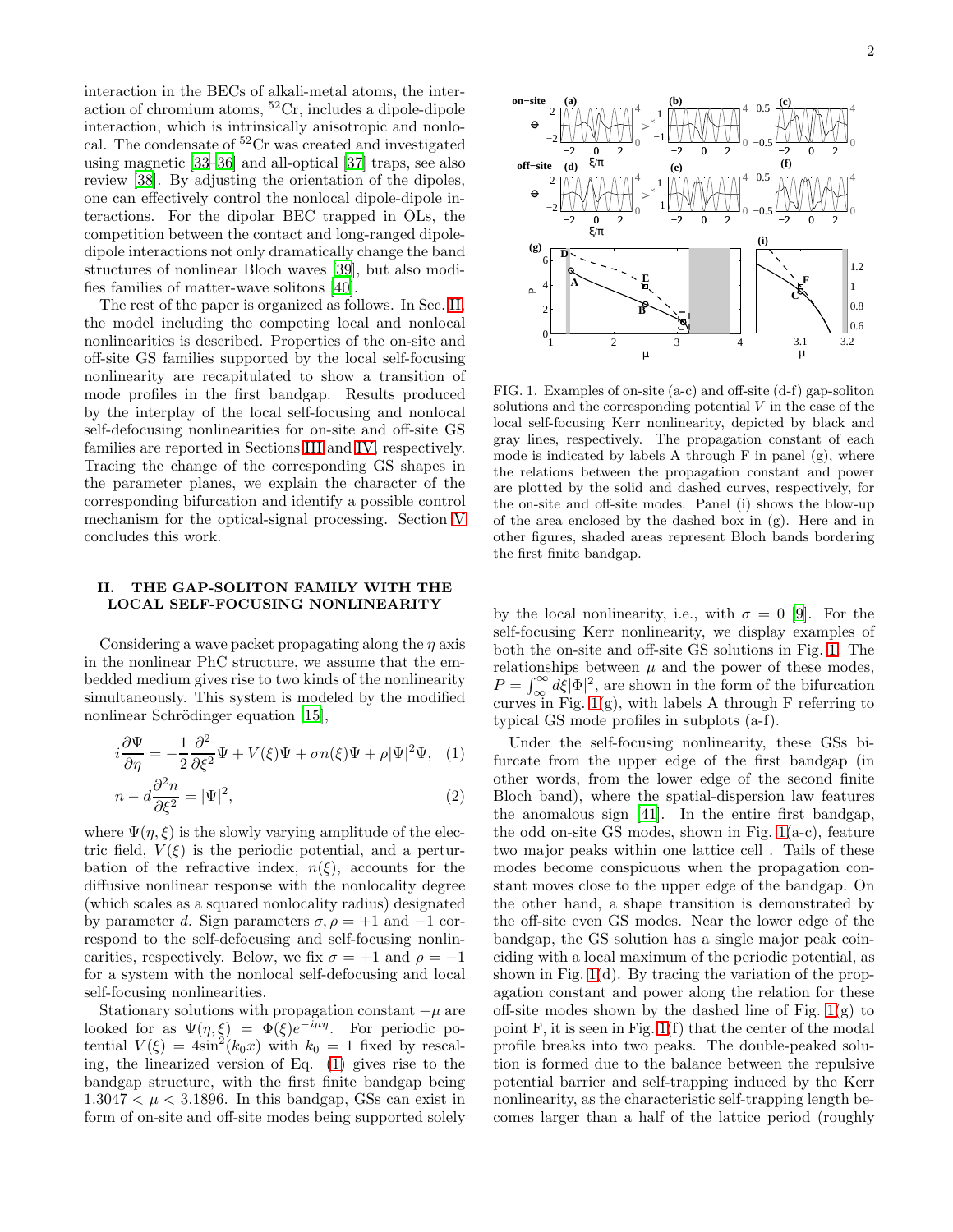equivalent to the width of the barrier potential). In between, we observe a smooth shape transition of the GS from the single-humped shape in Fig. [1\(](#page-1-2)d) to a nearly flat-top one in Fig. [1\(](#page-1-2)e), and, finally to the double-peaked mode in Fig. [1\(](#page-1-2)f).

The off-site GSs exist when the nonlinear self-trapping is stronger than the repulsion induced by the potential barrier, giving rise to an effective a potential well holding the localized modes, as seen in Figs. [1\(](#page-1-2)d-f). On the other hand, the effect of the lattice potential is stronger than that of the nonlinearity in the case of the on-site modes, which, together with the contribution of the gradient energy, determines their shapes in Fig.  $1(a-c)$ . When the refractive index correction gets weaker in accordance with the power reduction, the concave lattice potential create a potential barrier to tailor and split the wave function into a form of the states that similar to a binding profile from two on-site modes in Fig. [1\(](#page-1-2)b).

# <span id="page-2-0"></span>III. ON-SITE GAP SOLITONS UNDER COMPETING LOCAL AND NONLOCAL NONLINEARITIES

In this section, we introduce the self-defocusing nonlocal nonlinearity, setting  $\sigma = 1$  in Eq. [\(1\)](#page-1-1). Obviously, in this case the total nonlinearity cancels out to zero in the limit of  $d = 0$ . At  $d > 0$ , the overall nonlinearity is a self-focusing, because the diffusive nonlocal kernel produces a spatially wider and less intensive perturbation of the nonlinear refractive index, in comparison with that corresponding to the local nonlinearity. Then, similar to the situation in the linear model outlined above, one may expect the corresponding GS modes to bifurcate from the upper edge of the first bandgap, where the effective spatial dispersion is anomalous. In Fig. [2,](#page-2-1) we show examples of on-site GSs supported by the competing local focusing and nonlocal defocusing nonlinearities for different degrees of non-locality,  $d = 0.1, 1, 40$ , and the case of  $\rho = 0$ (the local nonlinearity only)for the comparison.

For different degrees of the nonlocality, the profiles of the on-site GS solutions vary slightly, remaining similar to their counterparts in the local model. On the other hand, Fig.  $2(f)$  demonstrates that the power required for the formation of the GSs is higher in the model with the competing nonlinearities than in the local one because the net nonlinearity is effectively reduced by the competition of the nonlocal nonlinear response with the local Kerr term. In the limit of the ultimate nonlocality,  $d \to \infty$ , the  $P(\mu)$  curve converges to that in the local model (with  $\rho = 0$ ). The latter feature is explained by the fact that, in this limit (which corresponds to the model of the so-called "accessible solitons" [\[16](#page-6-11)]), the nonlocal nonlinear response amounts to a weak constant background, which shifts the propagation constant by the amount proportional to  $P/\sqrt{d}$  [\[15\]](#page-6-10).

In Fig.  $2(f)$ , the bifurcation curve shows an abrupt change of the slope both for  $d = 1$  and  $d = 0.1$  (in the



<span id="page-2-1"></span>FIG. 2. Examples of on-site (a-e) gap solitons in the case of the competing local and nonlocal nonlinearities (black lines) and the corresponding potential  $V$  (gray lines), for different degrees of the non-locality  $d = 0.1, 1, 40$ , and the case of  $\rho = 0$ (local only). The corresponding values of propagation constant  $\mu$  are labeled (A-E) in panel (f). The dashed line in (f) is the asymptotic curve for  $d = 0.1$ .



<span id="page-2-2"></span>FIG. 3. Amplitude growth rate of small-perturbation modes upon the gap solitons in the case of the competing local and nonlocal nonlinearities for the degrees of the non-locality  $d =$ 0.1. The inset shows the blow-up of stability analysis along with the corresponding power-propagation constant relations.

latter case, near point E). In a small region to the left of this point, the slope changes its sign to  $d\mu/dP > 0$ , and the corresponding on-site GSs are unstable. It is known that the bifurcation curves for GS families supported by the local self-focusing nonlinearity obeys an inverted "anti-Vakhitov-Kolokolov" criterion [\[9\]](#page-6-6),  $d\mu/dP < 0$ , under which the on-site GSs are stable (see also Ref. [\[30\]](#page-6-25)). To elucidate, we analyzed the stability of the numerically found GS families by considering small-perturbation modes and calculating their eigenvalues. In specific, we show in Fig. [3](#page-2-2) the linear stability analysis spectrum over the entire first band gap regime. It is clearly illustrated in the inset of Fig. [3,](#page-2-2) unstable small-perturbation eigenmodes are obtained only within the region where the power dependence  $d\mu/dP > 0$  and therefore confirms the inverted "anti-Vakhitov-Kolokolov" criterion. The evolution of these on-site gap solitons generated by direct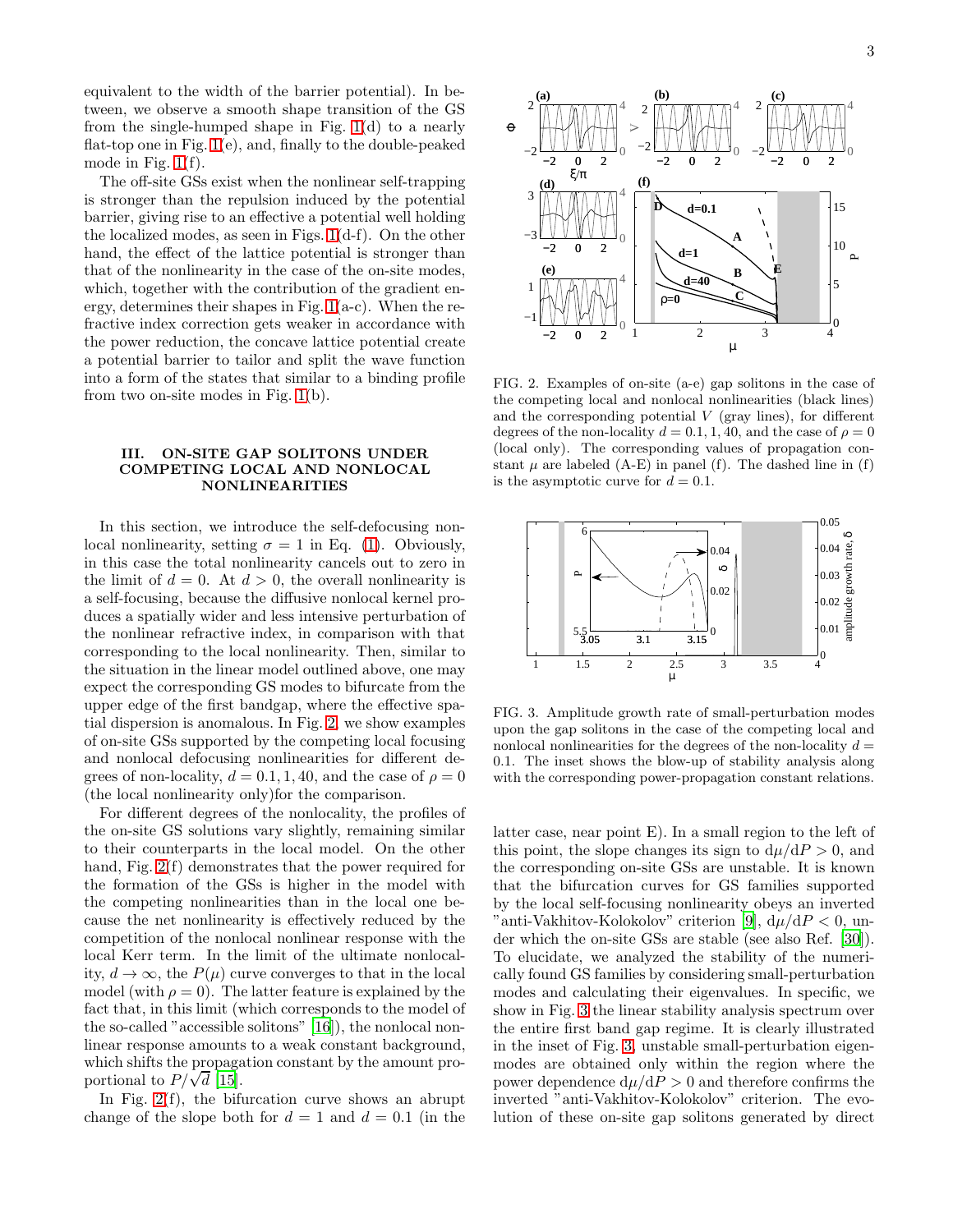numerical simulations further shows the collapse of onsite solitons falling out of the "anti-Vakhitov-Kolokolov" regime.

When the propagation constant of the GS is close to the upper edge of the bandgap (on the right-hand side of the slope-change point), the slope of the  $P(\mu)$  becomes negative again. In that case, the GS is broad, spanning a few lattice periods, and resembles gap wave modes [\[31\]](#page-7-0), as seen in Fig. [2\(](#page-2-1)e). The abrupt slope change smooths out with the increase of the nonlocality degree, disappearing at  $d \simeq 5$ , due to the fact that the nonlocal perturbation of the refractive index becomes small for the strong nonlocality.

For a sufficiently small degree of the nonlocality,  $d$ , Fig. [2](#page-2-1) shows that the power required to form the GSs increases with the decrease of d, diverging at  $d \to 0$ . In the regime of the weak nonlocality, the effective competing nonlinearity can be approximated, to the first order in  $d$ , as [\[25\]](#page-6-20)  $n(\xi)|\Psi|^2 - |\Psi|^2 \Psi \approx d\left(|\Psi|^2\right)_{\xi\xi}$ , which implies that the soliton's power scales as  $1/d$ . An asymptotic curve based on this approximation is shown by the dashed line in Fig. [2\(](#page-2-1)f), to illustrate the bifurcation of the on-site GSs near the upper edge of the first bandgap.

## <span id="page-3-0"></span>IV. OFF-SITE GAP SOLITONS UNDER COMPETING LOCAL AND NONLOCAL NONLINEARITIES

Next, we aim to study off-site GSs in the first finite bandgap under the action of the competing nonlinearities. As mentioned in Section [II,](#page-1-0) the profile of the offsite GS solutions changes from single-humped to doublehumped as propagation constant  $\mu$  approaches the upper edge of the bandgap. To indicate the change of the profile caused by the introduction of the competing nonlocal nonlinearity, in Fig.  $4(c)$  we use thin and thick lines to distinguish portions of the  $P(\mu)$  curves representing such single- and double-humped profiles. Again, in the limit of the strong nonlocality, the correction to the refractive index induced by the nonlocal nonlinearity is widely spread in the space and very small with respect to the effect of the Kerr nonlinearity, which makes the competition negligible. For example, for  $d = 20$  [see Fig. [4\(](#page-3-1)c)], both the  $P(\mu)$  curve and the corresponding shape transition of the off-site GSs are close to their counterparts in the local model. A smooth transition of the GS solutions from the single-peaked shape to a flat-top one, and then to the double-peaked (in-phase) shape can be traced, in the latter case.

However, for a smaller degree of the nonlocality, which makes the self-defocusing nonlocal response comparable to the Kerr nonlinearity, the analysis reveals the existence of more than one branches of the off-site GSs. For small values of d, such as  $d = 0.05$  shown in Fig. [4\(](#page-3-1)c), one branch (the bold red curve in the figure) extends continuously from the upper to lower edge of the bandgap. The modal profile for this branch remains double-humped,



<span id="page-3-1"></span>FIG. 4. (Color online) Off-site gap solitons in the model with the competing local self-focusing and nonlocal self-defocusing nonlinearities for the points marked in panel (c): A and B (a), C and D (b). The bifurcation curves for two very different values of the degree of the nonlocality,  $d = 0.05$  and 20, are shown in (c) to indicate the cases with and without the new branch. Thin and thick portions of  $P(\mu)$  curves pertain to the solitons with single- and double-peak profiles, respectively.

such as the one shown by dashed lines of Fig.  $4(a)$  and (b) for markers B and D in (c), respectively. Besides this branch of the double-humped GS modes, there is a separate branch representing solutions with a lower formation power and single-humped profile, as shown by solid lines in Fig. [4\(](#page-3-1)a) and (b) for markers A and C in panel (c).

Thus, the single- and double-peaked GSs, which constitute parts of the single GS family in the local model, split into two disjoint families in the model with the appreciable competition between the local and nonlocal nonlinearities. In the intermediate case, corresponding to a moderate degree of the nonlocality, such as for  $d = 2$ shown in Fig. [5\(](#page-4-0)b), the  $P(\mu)$  curve for the double-humped GSs break into two segments: one starts from the lower edge of the bandgap and ends at a cutoff point corresponding to marker B in the figure, and the other starts from the upper edge and ends at another cutoff point, which is designated by marker  $\triangle$ . The cutoff points may be accounted for by bifurcations involving additional higher-order modes, which we did not aim to find in this work dealing with fundamental on- and off-site GSs. Another  $P(\mu)$  branch chiefly represents the single-humped GSs, but it also contains a portion to the right of point A, which corresponds to double-humped modes.

The inset of Fig. [5\(](#page-4-0)b) clearly shows that there are three branches of double-humped modes. The first one bifurcates from the upper edge of the bandgap and ends at the point marked  $\triangle$ ; the second one extends from the lower edge of the bandgap and terminates at point labeled by  $\nabla$ ; the final branch bifurcates as the flat-top solution from the point marked the asterisk (∗) and terminates at the site marked  $\Box$ . The first two branches that bifurcate from either edge of the bandgap abruptly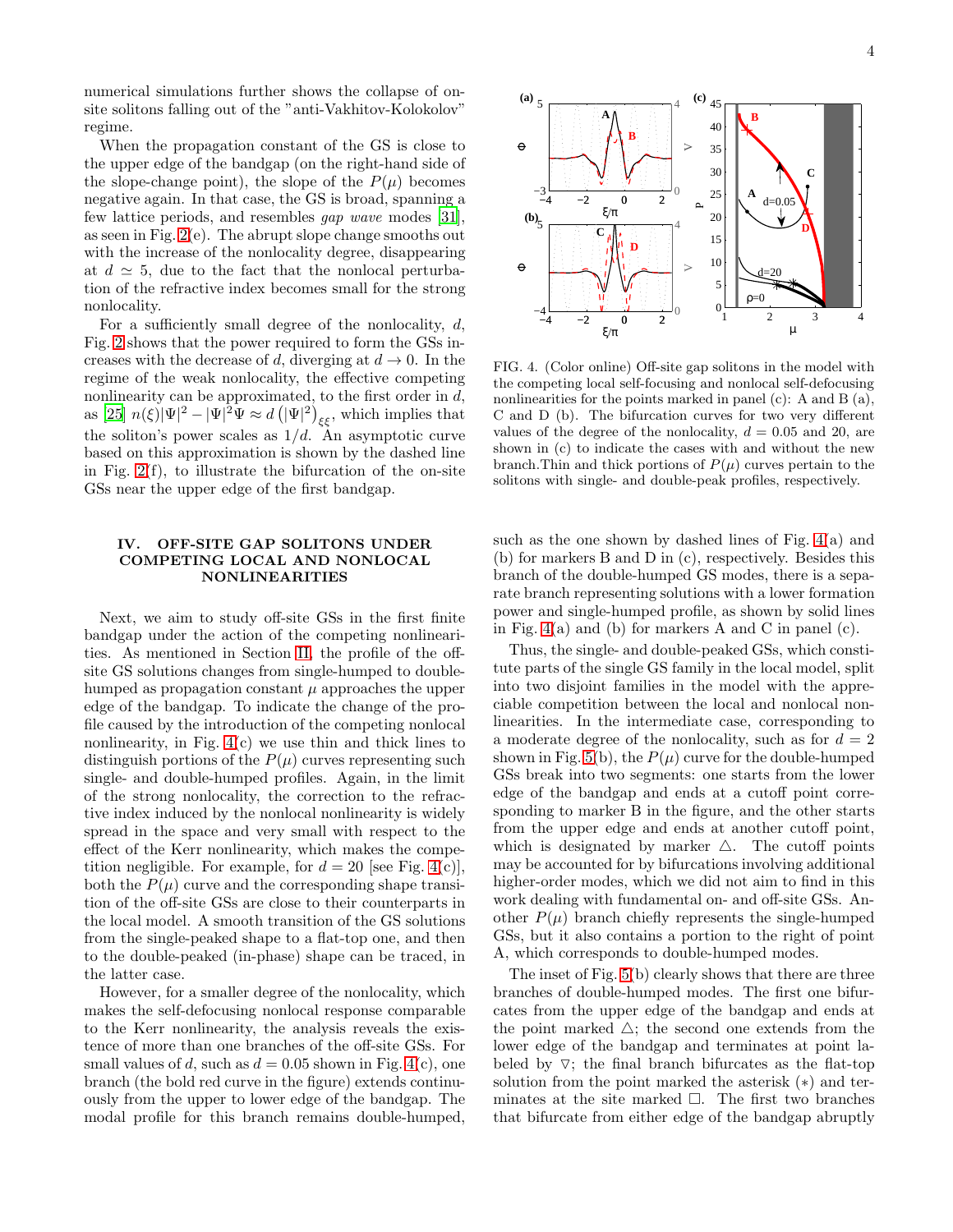terminate inside the bandgap, where the characteristic width of the nonlinear response is larger than or comparable to half the lattice period, which makes the balance between the nonlinear and lattice-induced effects impossible. The last branch, which starts as the flat-top mode, ends due to the divergence of the total power as a result of vanishing nonlinearity, similar to cutoff considered in Ref. [\[42\]](#page-7-9).

Even though off-site GSs are in general unstable both in local [\[9](#page-6-6)] and nonlocal [\[13](#page-6-26)] nonlinearities despite the inverted "anti-Vakhitov-Kolokolov" criterion, the corresponding instability growth rate is proportional to the GS's power after a certain threshold value [\[10,](#page-6-7) [13](#page-6-26)]. Due to the unstable nature of off-site GSs, we study the instability of GSs by the linear stability analysis for the branches off-site GSs and identify the final state of these off-site GSs by beam propagation simulation. The linear stability spectrum in Fig. [6](#page-4-1) shows the amplitude growth rate of the small-perturbation eigen-modes found upon those off-site GS's revealed previously. For a smaller degree of non-locality,  $d = 0.05$ , illustrated in Fig. [6\(](#page-4-1)a) the two distinct branches are unstable and the corresponding eigen-modes upon single-peaked GSs have higher amplitude growth rate which diverges near its cutoff point in the band gap region. The GSs on these two branches collapse fast as they propagates due to a larger growth rate. Likewise, in Fig. [6\(](#page-4-1)b) when a moderate degree of non-locality,  $d = 2$ , is considered, the single-peaked GSs branch acquires a stronger instability than that of the two separated double-peaked GSs branches. The two doublepeaked GSs branches, though both feature the worst instability near their cutoff points in the band gap region, reflect very different relations to the corresponding GS's power, which we believe is stemmed from the cutoff of the branches.

The beam propagation simulations further illustrate that GSs of the single-peaked branch and double-peaked modes with a higher energy fall into collapsed states. Nevertheless, mode conversions from unstable off-site GSs into stable on-site GSs are observed for the branch plotted in blue in Fig. [5\(](#page-4-0)b). Three examples of beam propagation simulations are illustrated, resulting in either collapsed states Fig. [7](#page-5-1) (a) and (b) or a mode conversion behavior Fig. [7](#page-5-1) (c). Information such as mode transition or conversion is beyond what linear stability analysis may reveal. Even though it is also believed that interesting dynamical behavior associated with the GSs can be delineated through a direct beam propagation simulation, yet to be more focused, a thorough investigation of propagation behavior goes beyond the scope of this work.

The nonlocal nonlinearity competing with the local Kerr term not only reduces the strength of the nonlinearity but also tailors the effective nonlinear response to induce binding forces outside of the lattice-potential barriers, which is a more favorable environment for the existence of double-peaked modes. Therefore, the three GS branches outlined above are formed owing to the inter-



<span id="page-4-0"></span>FIG. 5. (Color online) (a) Off-site GSs under the competing local self-focusing and nonlocal self-defocusing nonlinearities, corresponding to the points A ,B and C in panel (b), where the  $P(\mu)$  curves for the nonlocality degree  $d = 2$  are shown. The thin and thick lines distinguish portions corresponding to single- and double-peaked modes, respectively. Inset in (b) is a blow-up of the region around the marked points.



<span id="page-4-1"></span>FIG. 6. (Color online) Eigenvalues of small-perturbation mode upon the Off-site GSs under the competing local selffocusing and nonlocal self-defocusing nonlinearities, of which the degree of non-localities are (a)  $d = 0.05$  and (b)  $d = 2$ . The color and line style to distinguish each branch is as is defined in the corresponding  $P(\mu)$  curves in in Fig. [4\(](#page-3-1)a) and Fig. [5\(](#page-4-0)b), respectively.

play of the potential barrier created by the lattice potential and the binding potential induced by the effectively reduced Kerr nonlinearity. In this case, the GS solutions belonging to the branch originating from the lower edge of the bandgap have a larger amplitude and are tighter localized. The width of the corresponding response range of the self-defocusing nonlocal nonlinearity is larger than that of the Kerr response. Such a double-peaked branch cannot exist in the strong-nonlocality limit, and we numerically find that values of the nonlinearity degree supporting this branch are bounded by  $d < 9.2$ . As the power decreases (the propagation constant increases), the widening of the the GS mode makes the overall nonlinear response effectively local, suppressing the capability of the nonlocal nonlinearity to tailor its response to a shape necessary for supporting the solitons. Then, when the GS width becomes smaller than or comparable to half the lattice period, the double-peaked modes cease to exist because the balance between the lattice potential and nonlinearity-induced perturbation of the refractive index supports only single-peaked modes.

To present a clear description of shape transitions for the off-site GSs, we replot the relationship of power P versus the nonlocality degree, d, for a fixed propagation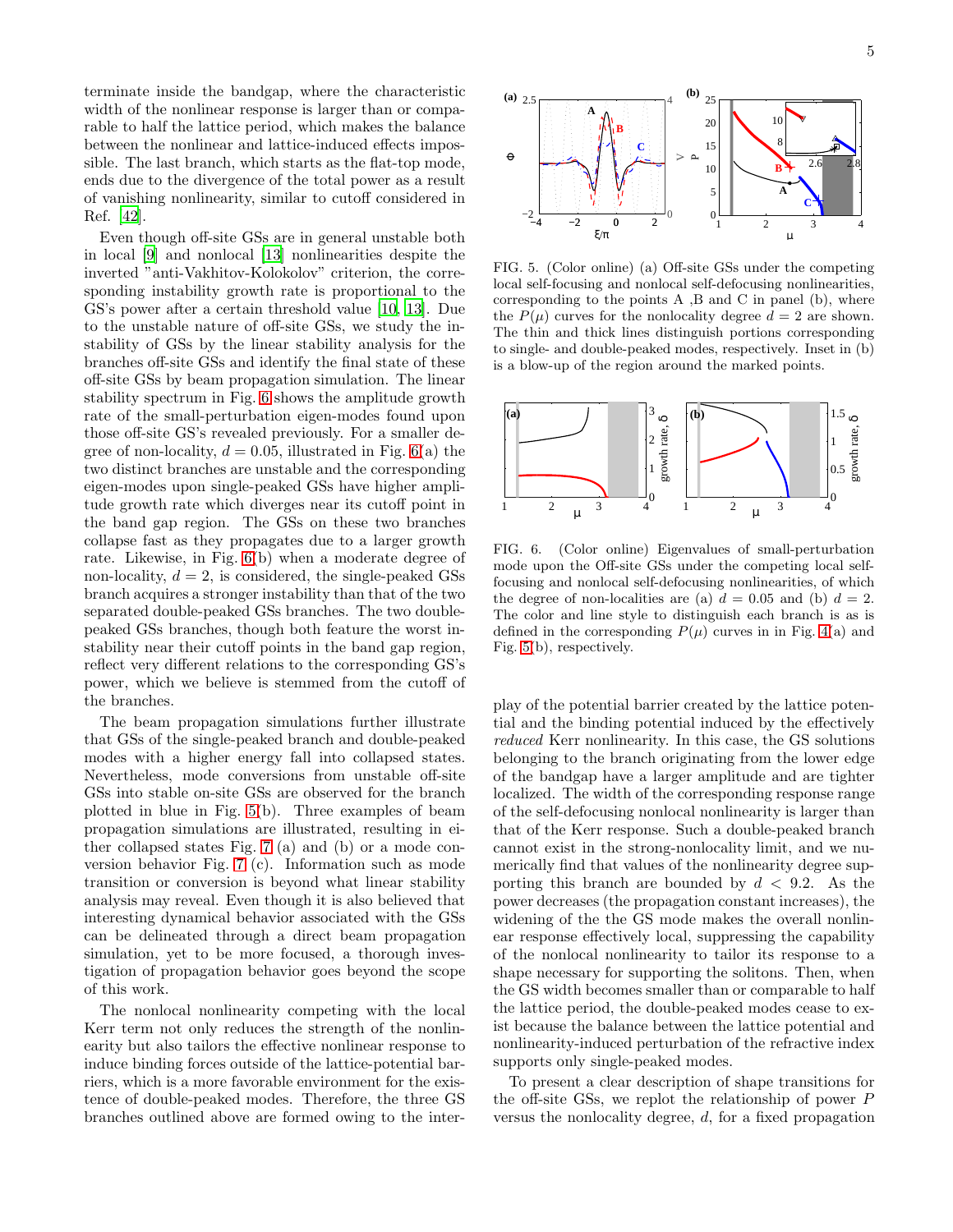

<span id="page-5-1"></span>FIG. 7. (Color online) Three examples of the beam propagation simulations for off-site GS solutions shown in Fig. [5\(](#page-4-0)a), in which modes A, B and C correspond to intensity plots in (a), (b), and (c), respectively.

constant  $\mu$  in Fig. [8.](#page-5-2) For a smaller propagation constant, such as  $\mu = 1.5$  in Fig. [8\(](#page-5-2)a), the power necessary to support a single-humped off-site GS is always lower than that of its double-humped counterpart, for all values of d. Moreover, above a critical degree of the nonlocality,  $d = 7.3$  in this case, only a single-humped GS can be found. Moving  $\mu$  into the center of the bandgap – for instance, taking  $\mu = 2.69$  in Fig. [8\(](#page-5-2)b) – the critical degree of the nonlocality reduces to  $d = 1.9$ , and, above another critical value,  $d = 2.35$ , the single-humped mode transforms into a double-humped one, as in the local model. Increasing the value of the propagation constant to  $\mu = 2.721855$ , the two  $P(d)$  curves merge at  $d = 0.3$ in in Fig. [8\(](#page-5-2)c). For a larger value of the propagation constant, such as  $\mu = 2.75$  in Fig. [8\(](#page-5-2)d), the two curves intersect at a critical value  $d = 0.09763$ . Above this critical point, the power for the double-humped off-site GS becomes lower than for a single-humped one. In this case, the profile of the off-site GS mode can be switched from single-humped into double-humped by adjusting the nonlocality degree, d.

To facilitate the understanding of the present picture, we consider the plane of the propagation constant  $\mu$  and power  $P$  for the GS solutions in Fig. [9,](#page-6-27) varying the nonlocality degree d. We start by tracing the evolution of the point of the transition from single-peaked to the double-peaked shape, marker by the asterisk (∗) in Fig.  $5(c)$ . In the absence of the competing nonlocal nonlinearity, i.e., at  $\rho = 0$  in Eq. [\(1\)](#page-1-1), the transition point is  $(\mu = 2.145, P = 5.0460)$ , labeled by A in Fig. [9,](#page-6-27) which also corresponds to the limit of  $d \to \infty$ . As the nonlocality degree drops to a critical value,  $d = 1$  at point C ( $\mu = 2.7133, P = 8.8184$ ), the transition point ceases to exist (i.e., only sharply peaked single-humped modes are supported by the system), merging into to the end point of the doubled-humped-mode branch, marked by  $\Box$  in Fig. [5.](#page-4-0) Increasing the nonlocality degree from  $d = 1$ at point C, the end point  $\square$  in Fig. [5](#page-4-0) merges into the



<span id="page-5-2"></span>FIG. 8. (Color online) The power, P, versus the degree of the nonlocality, d, at fixed values of the propagation constant:  $\mu = 1.5$  (a), 2.69 (b), 2.721855 (c), and 2.75 (d), respectively. The inset in (c) is the blow-up of the region in the vicinity of the merger point.

other end point  $\triangle$  in Fig. [5](#page-4-0) at  $d = 2.127$ . The latter merger happens at point B in Fig. [9.](#page-6-27) This is the end point of the family of the double-peaked modes [an example corresponds to the point marked by  $\triangle$  in the inset of Fig. [5\(](#page-4-0)b)] which originates from point B in Fig. [9](#page-6-27) at the critical nonlocality  $d = 2.127$ , and extends toward point D, which corresponds to  $d = 1.86911$ , where it merges into a new branch of the double-peaked modes emerging (as long as  $d < 9.2$ ) from the lower edge of the bandgap at point ( $\mu = 1.3047, P = 19.3262$ ).

## <span id="page-5-0"></span>V. CONCLUSION

In this work, we aimed to study GS (gap-soliton) solutions in the first finite bandgap of the periodic potential, with the nonlinearity represented by the competing local self-focusing and nonlocal self-defocusing terms. The two terms are balanced so that, in the limit of the zero nonlocality radius, they exactly cancel each other. While keeping the effective interaction self-attractive, the existence, stability, and bifurcation for on-site and off-site modes were analyzed numerically. Due to the opposite signs of the local and nonlocal nonlinearities, an increased power was required for the formation of both the onsite and off-site GSs. The competing nonlinearities induce a region where stable on-site modes obeying the "anti-Vakhitov-Kolokolov criterion" near the upper edge of the bandgap region become unstable. For unstable offsite GS modes, which remain unstable under competing local and nonlocal nonlinearities, a complex bifurcation pattern with cutoff points was found and explained in terms of the transitions between the single-humped, flat-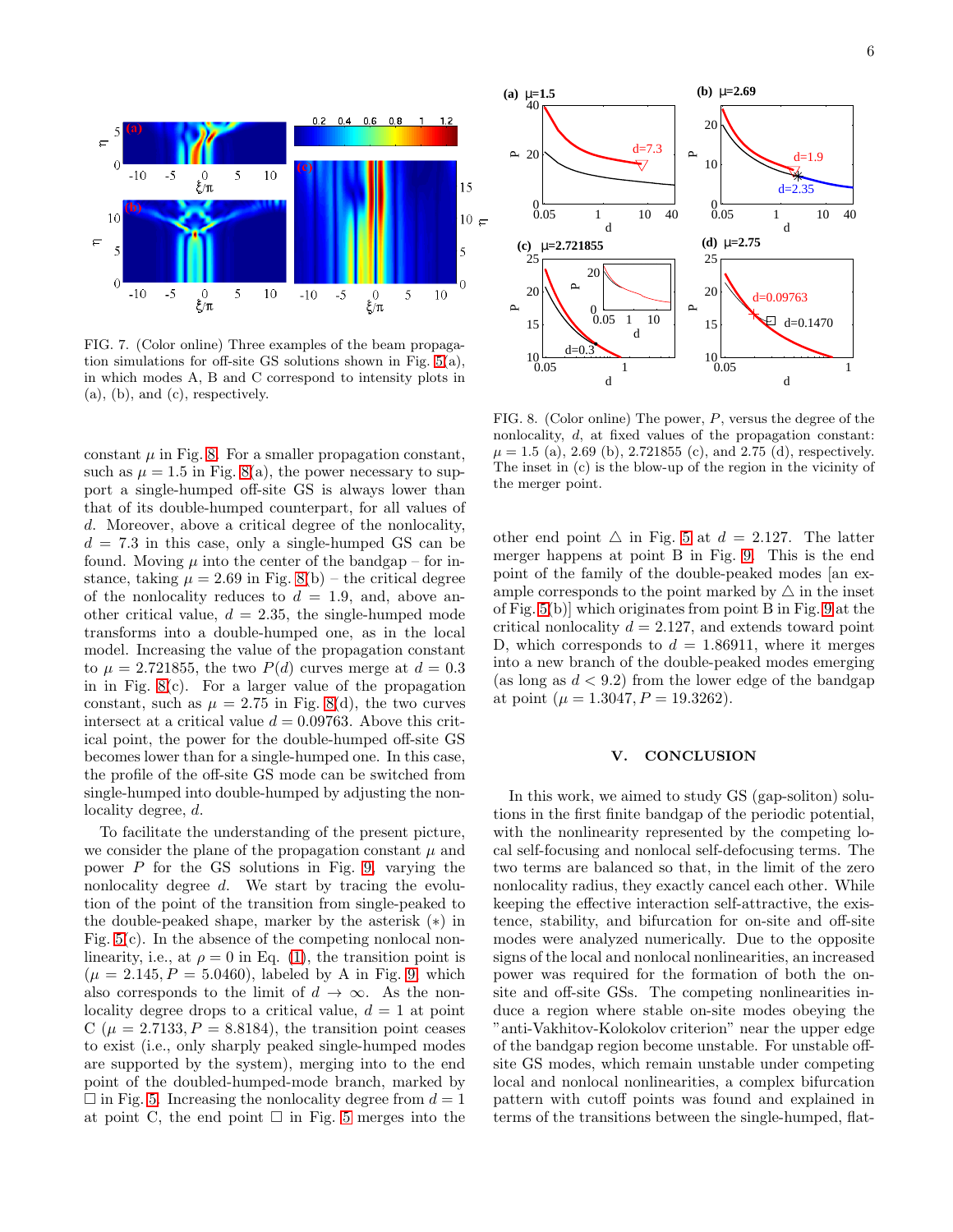

<span id="page-6-27"></span>FIG. 9. (Color online) The diagram in the plane of the propagation constant  $(\mu)$  and power  $(P)$ , for the gap solitons, as different values of the nonlocality degree, d. The inset is a blowup of the gray region. Route AC corresponds to the transition point marked by ∗ in Fig. [4;](#page-3-1) routes BC and BDE correspond to the double-peaked modes marked by  $\triangle$  and  $\nabla$ in Fig. [5,](#page-4-0) respectively; the route above point C corresponds to the single-peaked solution. The marked points are A with  $\rho = 0$ , and B, C, D and E with  $d = 2.127, 1, 1.86911$ , and 9.2, severally.

- <span id="page-6-0"></span>[1] J.D. Joannopoulos, R.D. Meade and J.N. Winn, *"Photonic Crystals: Molding the Flow of Light,"* (Princeton University Press, New Jersey, 1995).
- <span id="page-6-1"></span>[2] *"Nonlinear Photonic Crystals,"* edited by R.E. Slusher and B.J. Eggleton (Springer-Verlag, Berlin, 2003).
- [3] B.J. Eggleton, R.E. Slusher, C.M. de Sterke, P.A. Krug, and J. E. Sipe, *Phys. Rev. Lett.* 76, 1627 (1996).
- [4] F.Kh. Abdullaev, B.B. Baizakov, S.A. Darmanyan, V.V. Konotop, and M. Salerno, Phys. Rev. A 64, 043606 (2001); I. Carusotto, D. Embriaco, and G. C. La Rocca, *ibid*. 65, 053611 (2002); E.A. Ostrovskaya and Yu.S. Kivshar, *Phys. Rev. Lett.* 90, 160407 (2003).
- <span id="page-6-2"></span>[5] V.A. Brazhnyi and V.V. Konotop, Mod. Phys. Lett. B 18, 627 (2004).
- <span id="page-6-3"></span>[6] Yu.S. Kivshar and G.P. Agrawal, *"Optical Solitons: from Fibers to Photonic Crystals,"* (Academic Press, San Diego, 2003).
- <span id="page-6-4"></span>[7] N.K. Efremidis, S. Sears, D.N. Christodoulides, J.W. Fleischer, M. Segev, *Phys. Rev. E* 66, 046602 (2002).
- <span id="page-6-5"></span>[8] M. Peccianti, K.A. Brzdkiewicz, and G. Assanto, *Opt. Lett.* 27, 1460 (2002).
- <span id="page-6-6"></span>[9] D.E. Pelinovsky, A.A. Sukhorukov, and Yu.S. Kivshar, *Phys. Rev. E* 70, 036618 (2004).
- <span id="page-6-7"></span>[10] B.A. Malomed and R.S. Tasgal, *Phys. Rev. E* 49, 5787  $(1994)$ .
- <span id="page-6-8"></span>[11] I.V. Barashenkov, D.E. Pelinovsky, and E.V. Zemlyanaya, *Phys. Rev. Lett.* 80, 5117 (1998).
- <span id="page-6-9"></span>[12] Z. Xu, Y.V. Kartashov, and L. Torner, *Phys. Rev. Lett.* 95, 113901 (2005).
- <span id="page-6-26"></span>[13] Y.Y. Lin, I-H. Chen, and R.-K. Lee, *J. Opt. A: Pure Appl. Opt.* 10 044017 (2008).

top, and double-humped shapes. By tracing the evolution with the change of the nonlocality degree, we have shown that it is possible to switch different off-site GS modes by manipulating the nonlocal interaction against the local Kerr nonlinearity.

# ACKNOWLEDGEMENT

This work was partly supported by the National Science Council of Taiwan with contrasts NSC 95-2112- M-007-058-MY3, NSC 95-2120-M-001-006 and NSC 98- 2112-M-007-012.

- [14] Y.Y. Lin, R.-K. Lee, and B. A. Malomed, *Phys. Rev. A* 80, 013838 (2009).
- <span id="page-6-10"></span>[15] Y.Y. Lin, C.P. Jisha, C.J. Jen, R.-K. Lee, and B.A. Malomed, *Phys. Rev. A* 81, 063803 (2010).
- <span id="page-6-11"></span>[16] A.W. Snyder and D.J. Mitchell, *Science* 276, 1538 (1997).
- <span id="page-6-12"></span>[17] W. Królikowski and O. Bang, *Phys. Rev. E* 63, 016610  $(2000).$
- <span id="page-6-13"></span>[18] W. Królikowski, O. Bang, N.I. Nikolov, D. Neshev, J. Wyller, J.J. Rasmussen, and D. Edmundson, *J. Opt. B: Quant. Semiclassical Opt.* 6, S288 (2004).
- <span id="page-6-14"></span>[19] S. Lopez-Aguayo, A.S. Desyatnikov, and Yu. S. Kivshar, *Opt. Express* 14, 7903 (2006).
- <span id="page-6-15"></span>[20] Y.Y. Lin, R.-K. Lee, and Yu. S. Kivshar, *J. Opt. Soc. Am. B* 25, 576 (2008).
- <span id="page-6-16"></span>[21] O. Bang, W. Królikowski, J. Wyller, and J.J. Rasmussen, *Phys. Rev. E* 66, 046619 (2002).
- <span id="page-6-17"></span>[22] M. Peccianti, K.A. Brzdkiewicz, and G. Assanto, *Opt. Lett.* 27, 1460 (2002).
- <span id="page-6-18"></span>[23] Z. Xu, Y. V. Kartashov, and L. Torner, *Opt. Lett.* 30, 3171 (2005).
- <span id="page-6-19"></span>[24] Y.Y. Lin, R.-K. Lee, and B.A. Malomed, *Phys. Rev. A* 80, 013838 (2009).
- <span id="page-6-20"></span>[25] Y.Y. Lin and R.-K. Lee, *Opt. Express* 15, 8781 (2007).
- <span id="page-6-21"></span>[26] G. C. Duree *et al.*, *Phys. Rev. Lett.* 71, 533-536 (1993).
- <span id="page-6-22"></span>[27] C. Conti, M. Peccianti, and G. Assanto, *Phys. Rev. Lett.* 91, 073901 (2003).
- <span id="page-6-23"></span>[28] C. Rotschild, O. Cohen, O. Manela, M. Segev, and T. Carmon, *Phys. Rev. Lett.* 95, 213904 (2005).
- <span id="page-6-24"></span>[29] N. K. Efremidis, *Phys. Rev. A* 77, 063824 (2008).
- <span id="page-6-25"></span>[30] H. Sakaguchi and B.A. Malomed,Phys. Rev. A 81, 013624 (2010).